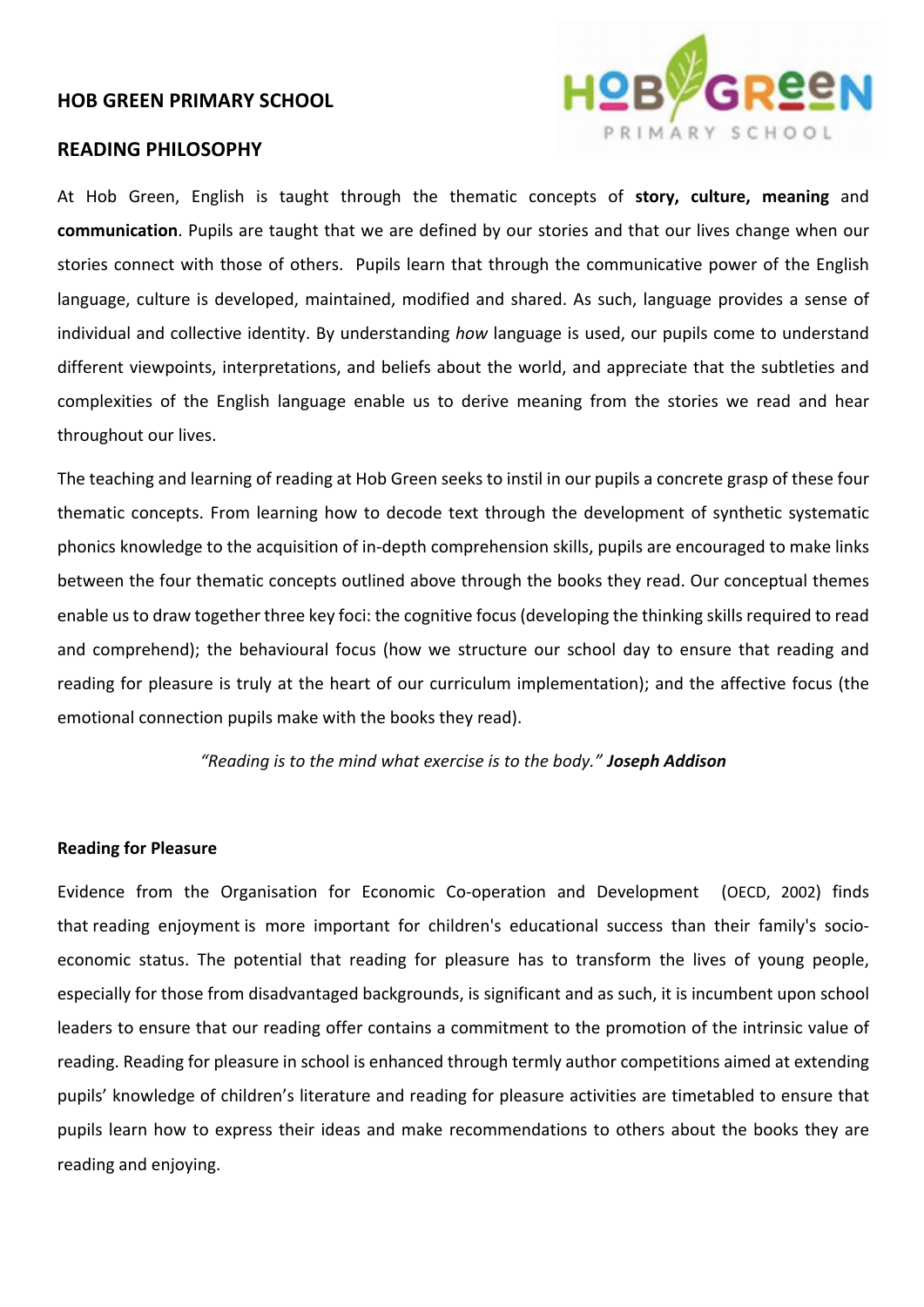In the academic year of 2020-21, Hob Green is engaged in the Open University's Reading for Pleasure project, through which staff are being trained to broaden their own knowledge of children's literature and grow key pedagogies aimed at further developing a love of reading in our pupils. In summary, this focus on reading for pleasure ensures that the behavioural and affective elements of a strong reading offer are firmly in place at Hob Green.

#### **Texts**

The provision for children's reading is meticulously organised, from when children start in nursery through to becoming literate 11-year-olds. Teachers select rich texts to share with children through 'read aloud' as part of literacy lessons, story time and during the delivery of the wider curriculum. Class libraries are a central aspect of our reading areas. Pupils research new and exciting authors and titles for their class libraries and are responsible for tracking book loans and looking after their stock of books. Pupils are encouraged to engage in book talk, inside-text talk and recommendations in order to fuel their passion for reading.

## **Early Reading Texts (Reception and KS1)**

Pupils in Reception and Key Stage 1 will read **phonetically decodable** texts until they have reached Letters and Sounds Phase 6 or completed the programme. Those pupils requiring additional support with decoding as they enter Key Stage 2, will also have age- appropriate decodable texts included in their diet of in-school and home-reading texts. Pupils reading phonetically decodable books take home a second book aimed not directly at the application of phonics, but instead at the development of a love of literature. It is made clear to pupils and parents that these books are best enjoyed with the support of an adult as children may not necessarily be able to decode all of the words in these books. These books tend to be longer and focus more on engaging young readers through character development and plot in a way that is not always possible in phonetically decodable books – especially those focused on the lower phases of the Letters and Sounds programme.

In Reception, pupils are supported through Phases 2 and 3 of Letters and Sounds by the daily reading of either Bug Club Phonics books or Floppy's Phonics books 2-6. Phase 4 is supported by Bug Club Phonics titles. A minority of pupils will need additional support with Phases 2 and 3 when they begin Year 1. To avoid a potentially demoralising repetition of reading books, Phase 2 and 3 in Year 1 are supported by the Songbird collection of phonetically decodable titles (Phase 2 – purple; Phase 3 – green and blue). Year 1 pupils read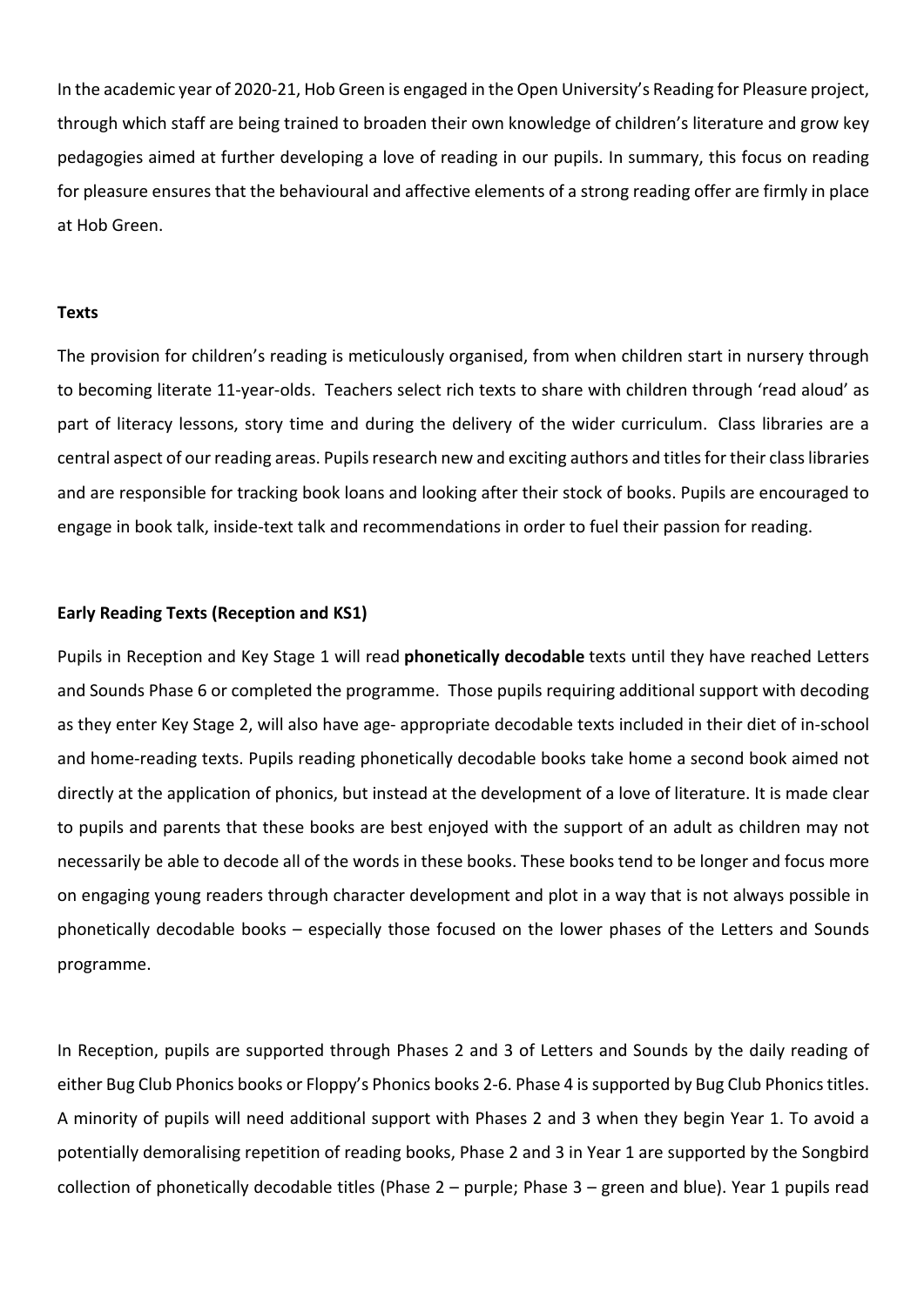Bug Club Phonics books when they reach Phase 4 and in Phase 5 Bug club Phonics and Songbird red, yellow and orange titles provide pupils with ample opportunities to apply their new learning.

In Year 2, pupils identified as needing additional support with reading may need to revisit phases 2 and 3. Their learning is supported through the reading of Floppy's Phonics and Project X titles, the latter in particular reflecting their advancing emotional and intellectual maturity, whilst supporting their word reading needs. Pupils in Year 2 (and indeed those in Lower Key Stage 2 requiring additional support) working on Phases 4 and 5 read Project X, Floppy's Phonics and Bug Club titles to enhance their phonics learning.

## **Key Stage 2 Texts**

A range of narrative, non-fiction and poetry books are made available for pupils to choose from throughout the school and in Key Stage 2, pupils engage with the Accelerated Reader programme, which is aimed at tracking reading progress and motivating pupils to explore the many titles on offer within their assessed reading range, or zone of proximal development (ZPD). Half-termly 'Star Reader' assessments ensure that pupils are reading books that are pitched appropriately to match their current stage of reading development. The class library titles selected by the children offer additional 'reading for pleasure' opportunities and are issued to pupils alongside the levelled books that are part of the Accelerated Reader scheme.

#### **Word Reading**

Children entering 'Time-for-Twos' and nursery are exposed to a range of early literacy experiences. Developing language acquisition is a key focus and in addition to the use of songs, rhymes, games and toys, speaking and listening activities such as 'read aloud' and shared 'book-talk' are an important element of the learning that takes place each day. In order to get children attuned to the sounds around them and to prepare them to begin developing oral blending and segmenting skills when they engage with our phonics programme in Reception, Phase 1 of 'Letters and Sounds' is explored in Nursery. Opportunities are taken to develop pupils' awareness of initial sounds during speaking and listening activities. Children who are deemed to be ready are introduced, as a group, to Phase 2 phonics and learn to distinguish between sounds. During these sessions they focus on oral blending for reading and segmenting for the spelling of simple CVC words.

In Reception, daily phonics lessons take place, following the suggested Letters and Sounds sequence of teaching: introduction, revisit and review, teach, practise, apply and assess. A meticulously planned scheme of work maps pupils' progression through phrases  $1 - 4$ , with the expectation that the majority of children will be secure in Phase 4 by the end of the year. Pupils are offered the opportunity to apply their evolving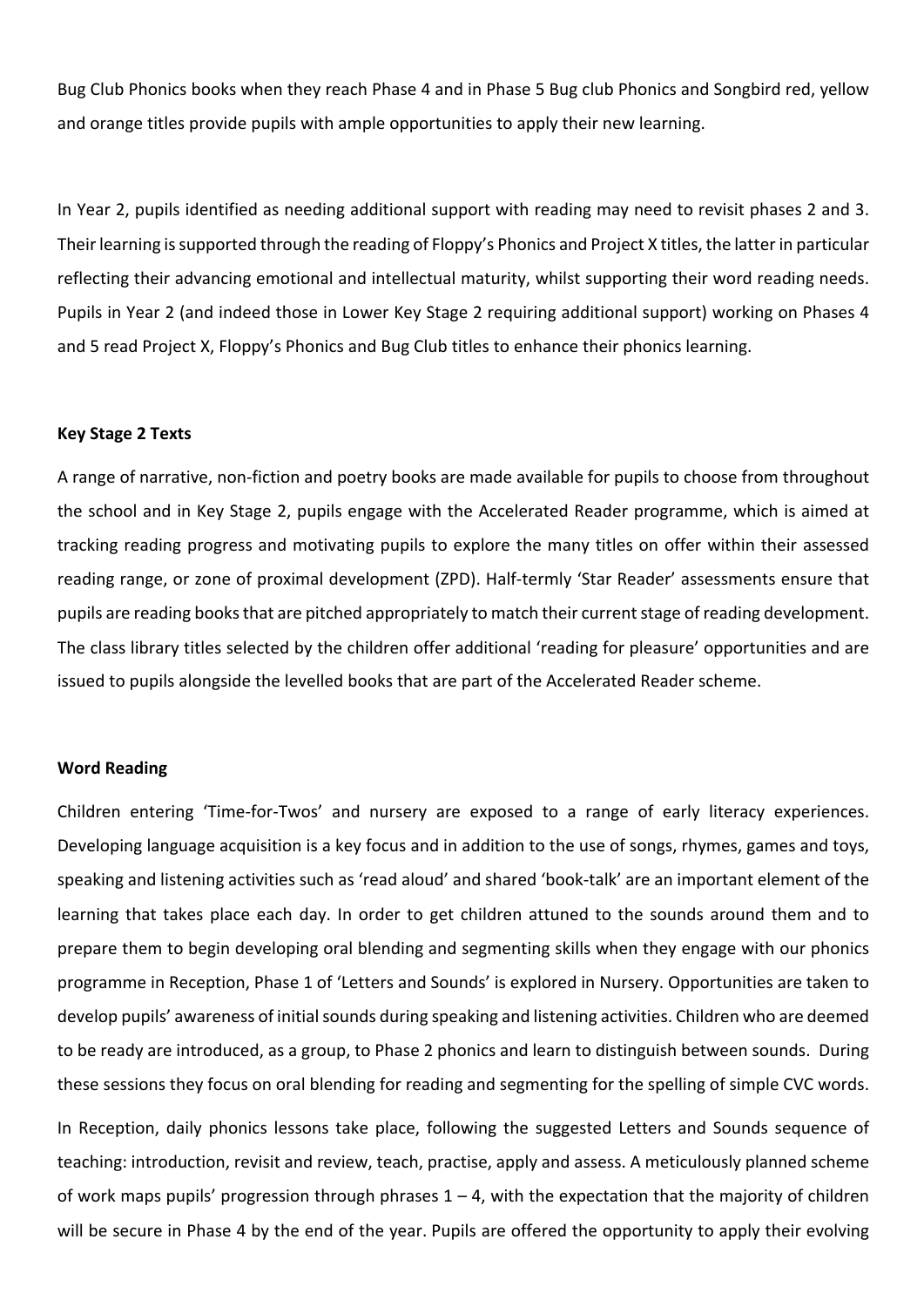phonics learning across the curriculum, reading and spelling a wide range of CVC words, less frequently used consonant diagraphs and some long vowel phonemes. Building on this, children will then learn CVC words using a wider range of letters, short vowel sounds and double letters.

#### **Comprehension**

Comprehension skills are developed during two dedicated reading lessons each week across key stages 1 and 2. The content domains for reading – as laid out in the National Curriculum – are taught through the pupil-friendly and engaging system of 'VIPERS'. This acronym, representing vocabulary, infer, predict, explain, retrieve and sequence (KS1)/ summarise (KS2), provides a model that pupils are able to understand and articulate clearly. In each comprehension lesson, teachers make it clear to pupils which 'viper' is the primary focus of the lesson and as a result, children learn specific strategies for developing the different aspects of reading comprehension as prescribed through the content domains. Progression documents for each of the six VIPERS (reflecting the programmes of study set-out in the National Curriculum) ensure that pupils develop skills within each content domain as they move through the school.

Comprehension lessons are taught through age-appropriate texts selected by class teachers and based on thematic links with other areas of the curriculum. Although comprehension lessons are taught on a wholeclass basis, teachers work with a group in each lesson in order to further develop the skill that has just been taught. In these guided groups, the teacher draws on the specific training he or she has received in order to deepen pupils' understand through high-quality discussion, during which precise and timely verbal feedback is delivered in order to help children to make accelerated progress. The guided group is rotated to ensure that every pupil benefits from this learning experience with the class teacher. The texts for each guided group are chosen on the basis of the reading ability and reading interests of the pupils in question.

Progress in the comprehension of texts is reliant on the development of linguistic knowledge (in particular of vocabulary and grammar) and on knowledge of the world. As such, comprehension lessons focus on drawing out new and unfamiliar vocabulary (which pupils in Key Stage 2 record in a 'Words and Phrases Journal') and make close links to the grammatical structures being learnt in writing within in each year group. Furthermore, reading lessons are frequently linked to the genres being studied in writing to ensure that a wide range of stories, poems and non-fiction is explored through comprehension. In Key Stage 2, an additional weekly comprehension lesson takes place at the beginning of either a humanities or science lesson. This lesson has a 'test skills' focus and the context ensures that non-fiction features prominently in the reading offer.

In order to broaden pupils' knowledge of the world – the second of the two pivotal aspects of good reading comprehension development – the wider curriculum offer aims to develop carefully sequenced knowledge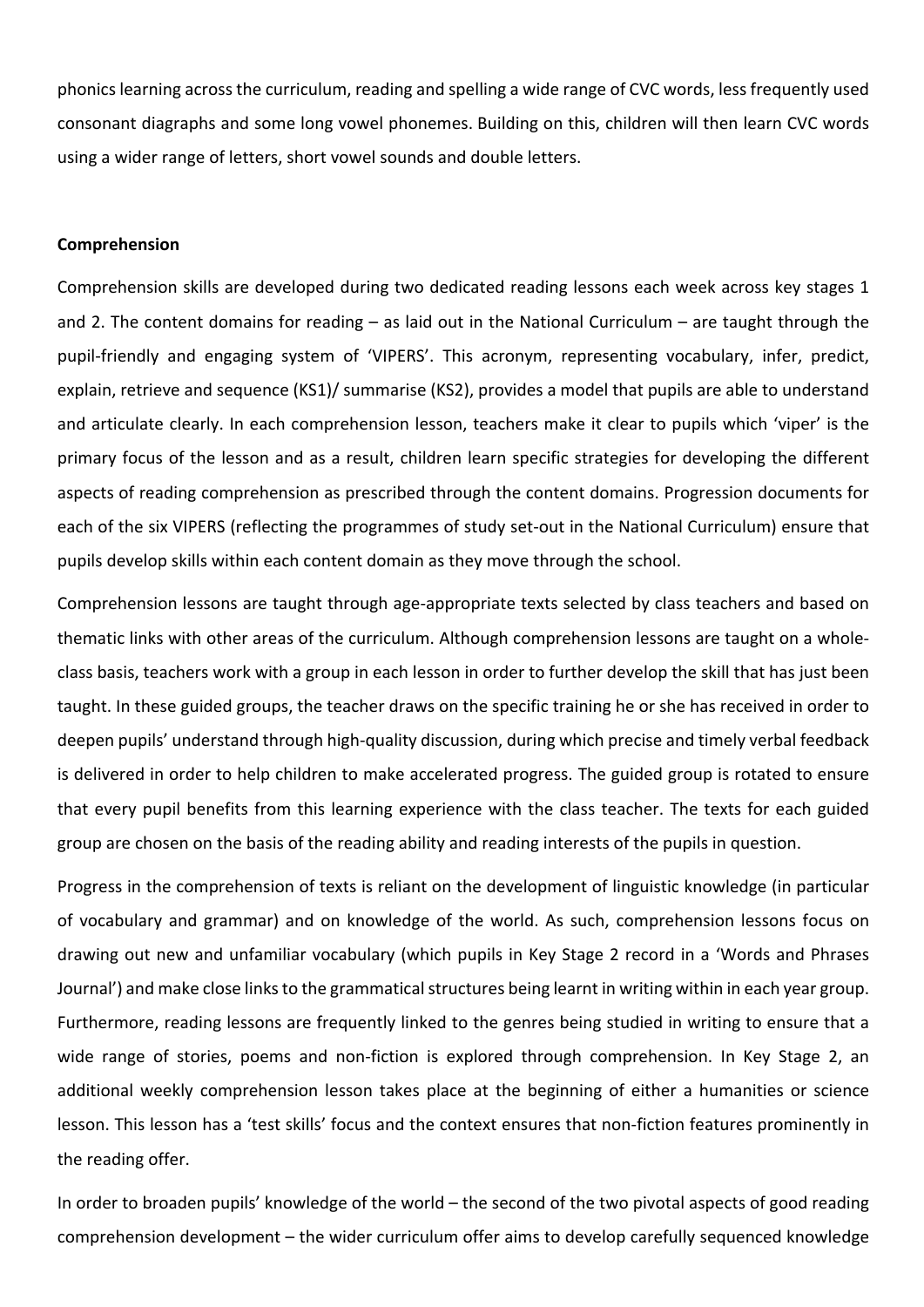across the foundation subjects and of course, science. Rich texts are explored in all of these subjects to encourage pupils to make the association between reading and a growing knowledge and understanding of both themselves and the world in which they live.

## **Planning and Assessment**

Teachers plan phonics lessons to build on carefully sequenced knowledge of phonemes and graphemes, as outlined in the Letters and Sounds programme. Progress in phonics is regularly assessed through withinphase checks ('tricky word' knowledge is assessed here too) and phonics screening tests. Year 1 pupils undergo the statutory phonics screening test in the summer term.

Teachers plan comprehension lessons using National Curriculum statements (age-related expectation targets) and the statements laid out in the VIPERS progression documents that are provided to them. After each comprehension lesson, teachers assess pupils' progress against the selected National Curriculum statement and within the content domain (or 'viper') being taught. Pupils sit reading tests termly and teachers use the results of these tests, along with the evidence collated in pupils' reading journals, in order to make a professional judgement as to whether each child is working at the expected standard for their year group. Some pupils will be judged to be 'working towards' the expected standard, whilst others may be deemed to be working at 'greater depth'. Reading comprehension is formally assessed in the statutory end-of-key-stage tests (SATs) in Years 2 and 6.

# **The Home-School Link and Community Volunteers**

# *"One of the greatest gifts adults can give—to their offspring and to*

# *their society—is to read to children." Carl Sagan*

Given that the complex skill of reading is one best developed through regular practice, the home-school link is a highly valued element of the Hob Green reading offer. Parents of pupils in EYFS and Key Stage 1 are provided with information about the phonetically decodable books that their child brings home to read in order to empower them to facilitate their child's ongoing development at home. In key stages 1 and 2, parents receive 'question stems' on a weekly basis to aid them in their efforts to develop their child's comprehension skills by asking a range of questions about the book he or she is reading. The question stems sent home are selected on the basis of the content domain (or 'viper') being taught in class that week. Teachers, parents and pupils make use of a 'communication book' to ensure that home reading is documented, monitored and above all, celebrated.